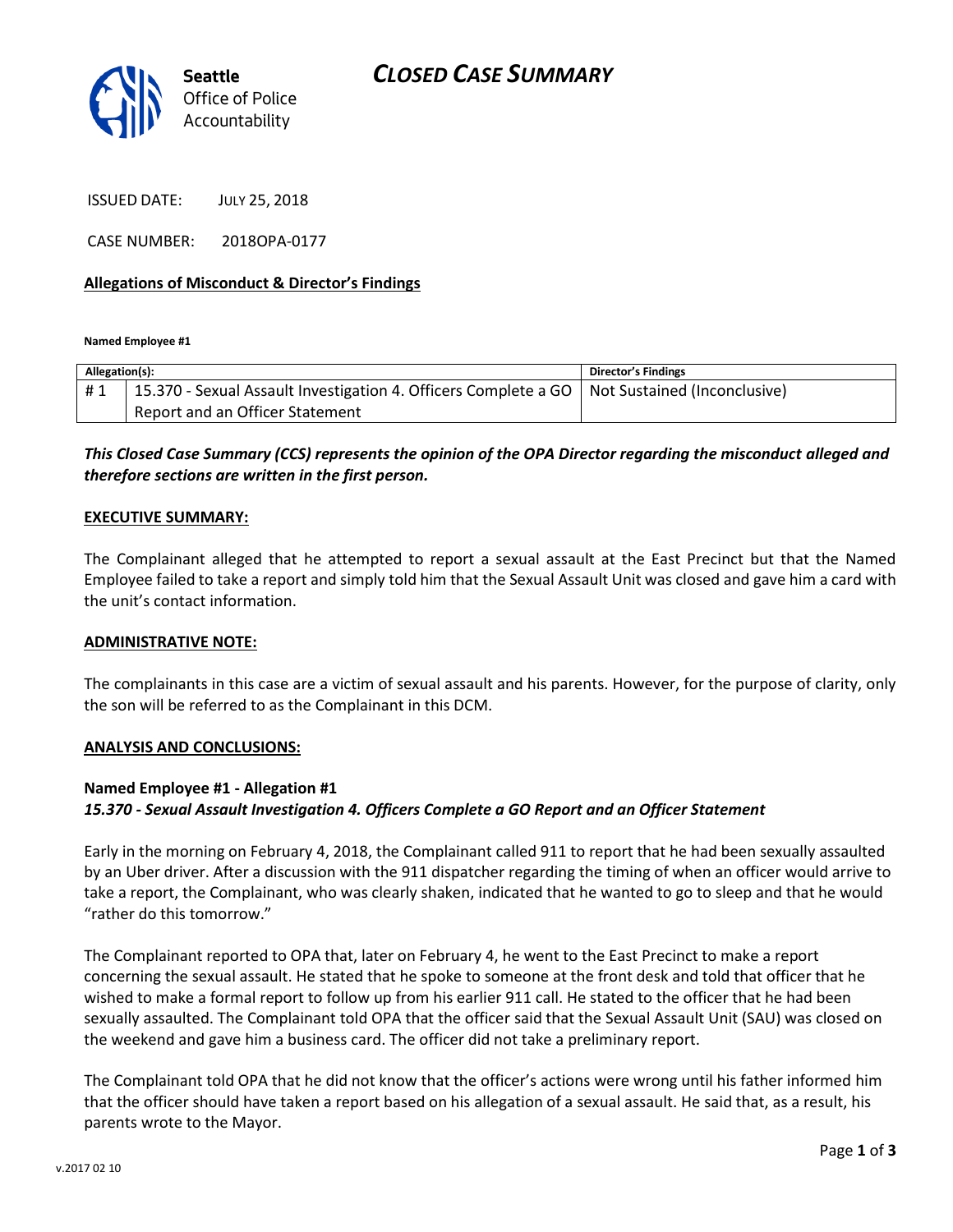

# *CLOSE CASE SUMMARY*

OPA CASE NUMBER: 2018OPA-0177

The Complainant's parents emailed a complaint to the City of Seattle's Customer Service Bureau concerning this matter and particularly regarding the fact that no report was taken and, instead, the Complainant was simply told that SAU was closed. This emailed complaint was transmitted to SAU. A SAU sergeant contacted the Complainant, as did a SAU detective. The detective, who was interviewed by OPA as a witness officer, conducted an investigation that was memorialized in a General Offense Report and a Case Investigation Report. The General Offense Report was completed on February 9 and stated: "SPD received an email alleging that a sexual assault had occurred on 02-03-18. The details were very minimal and stated that the victim had been assaulted by an UBER diver. No other details of the assault were offered." It also noted information concerning the Uber driver who was alleged to have been the perpetrator.

That same day, the SAU detective interviewed the Complainant. The Complainant relayed further detail concerning the incident. The SAU detective also spoke to two witnesses identified by the Complainant. The first witness was interviewed on February 21, and recalled that he, the Complainant, and the other witness were driven from a bar to his home by the Uber driver. Once they arrived, the three passengers went inside of his home where they remained for approximately one hour. When they were all getting ready to leave, the Complainant told the first witness that he was going to take an Uber home and leave his car at the first witness's home. The first witness stated that the Complainant seemed to be in "control" when he left and did not appear to be overly intoxicated. The second witness was interviewed on March 13. She provided a substantially similar account to that conveyed by the first witness. She indicated that she did not have any concerns about the Uber driver during the ride and that she did not know what occurred after the Complainant left the first witness's home.

The SAU detective attempted to contact the Uber driver on several occasions but was unsuccessful. He memorialized his investigation in the Case Investigation Report and, on March 29, he referred the case to the King County Prosecuting Attorney's Office for review.

At the time that SAU initiated its investigation, it also referred this matter to OPA. OPA determined that the officer who was working the front desk of the East Precinct on the date in question was Named Employee #1 (NE#1). OPA further determined that, if the Complainant's allegations were accurate, NE#1's conduct would have violated SPD Policy 15.370-POL-4, which requires that, when conducting a sexual assault investigation, officers must complete a General Offense Report and an officer statement.

As part of its investigation, OPA interviewed NE#1. NE#1 confirmed that he was assigned as the East Precinct desk clerk on that date and that he recalled interacting with the Complainant. NE#1 told OPA that he was equipped with Body Worn Video (BWV) and that his practice was to: "typically activate it when someone comes in, and then when I've had a conversation with then and determined if I'm…going to be some policy activity or some action, taking a report, yes, I then turn it on." OPA did not locate any BWV for this incident.

NE#1 recounted that the Complainant asked about SAU and stated that he wanted to speak with someone in that unit. While he did not recall using the terminology "closed," NE#1 stated that he told the Complainant something along those lines. He also gave the Complainant a card with SAU's contact information. NE#1 told OPA that the Complainant did not make any report or ask to make a report. NE#1 further relayed to OPA that the Complainant did not provide any details as to why he wanted to speak with SAU or indicate that he was a victim of a sexual assault. NE#1 said that, had the Complainant done any of the above, he would have summoned a different officer to take a report from the Complainant in a more private setting, as opposed to while the Complainant was standing in a lobby